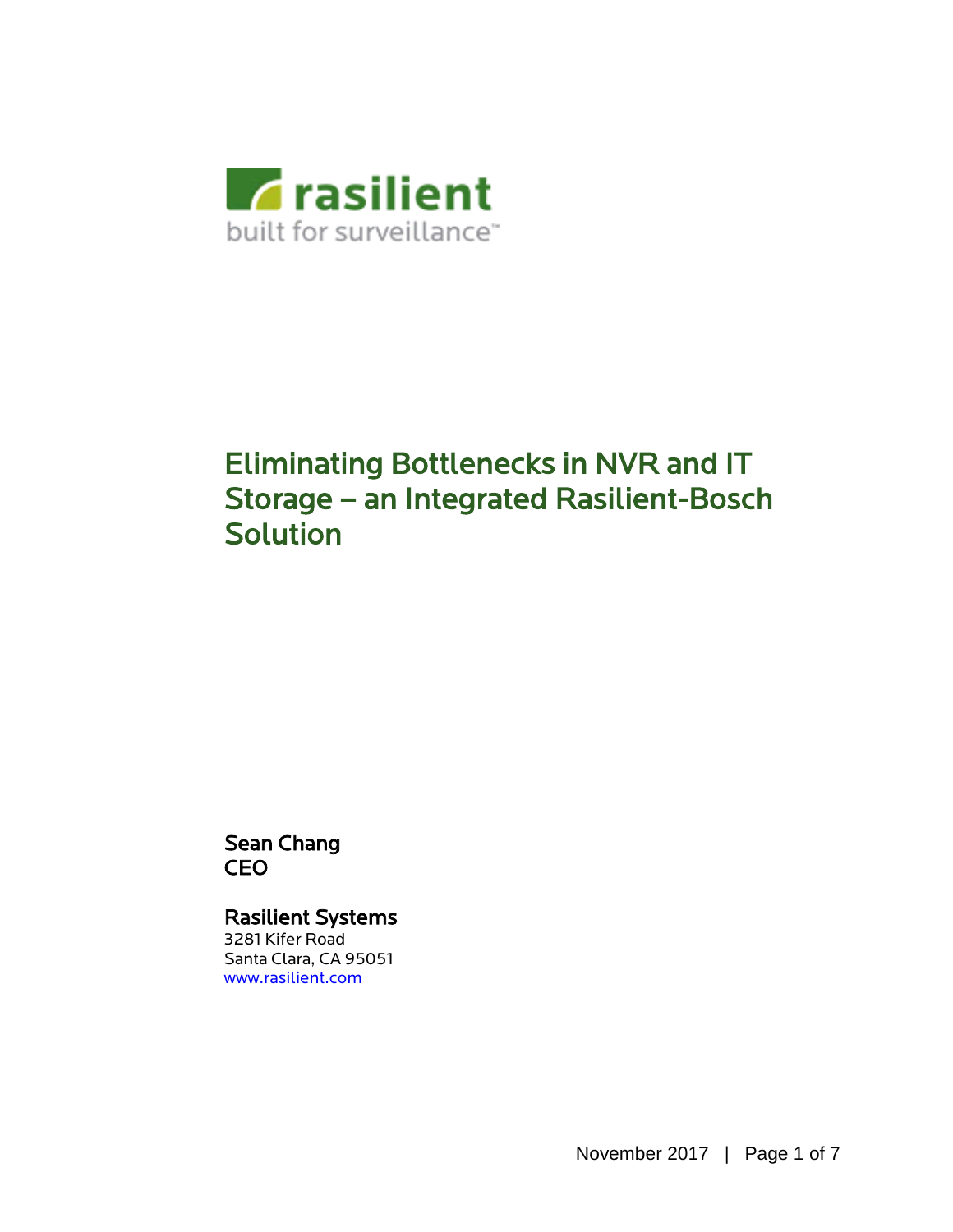## 1 Video Surveillance Has Its Own Requirements

By leveraging IT technologies, video surveillance solutions have been quickly advancing from analog to IP over the last decade. However, video surveillance has specific requirements that are very different from IT – video surveillance is mainly dealing with video, not data!

Video has strict timing requirements. Any latency could potentially cause frames to drop or recording gaps. IT products (designed for data) are prone to dropping video. Traditional Network Video Recorders (NVR) using Microsoft Windows have issues of video loss due to Windows NTFS fragmentation, metadata processing, anti-virus processing, firewall operation, and storage related operations.

This white paper describes an integrated Rasilient and Bosch VMS solution, where the combined solution eliminates the key bottlenecks typically seen in traditional NVR and IT storage.

The solution is ideal for mission-critical, large-scale deployments like cities, hospitals, transportation, and other critical infrastructure where losing video is unacceptable due to liability and high-protection requirements.

IT products miss the following video-surveillance characteristics:

- **E** Write focus. The data from video-surveillance cameras is mainly write traffic (typically more than 95% of the time). This is in contrast to general storage, which is normally 70% read and 30% write.
- **Large blocks for video streams.** Each video stream is sequential in nature and written to files that are generally large, and the disks are formatted into large blocks (typically 64KB). General storage is different because the file sizes are small and the hard disks are formatted into small blocks (typically 4KB).
- Multi-camera video streams and the need for low-cost-per-camera video streams. Due to increasing demand for more and more cameras, the total number of camera video streams can grow to hundreds and even thousands. As each file is written to a different physical location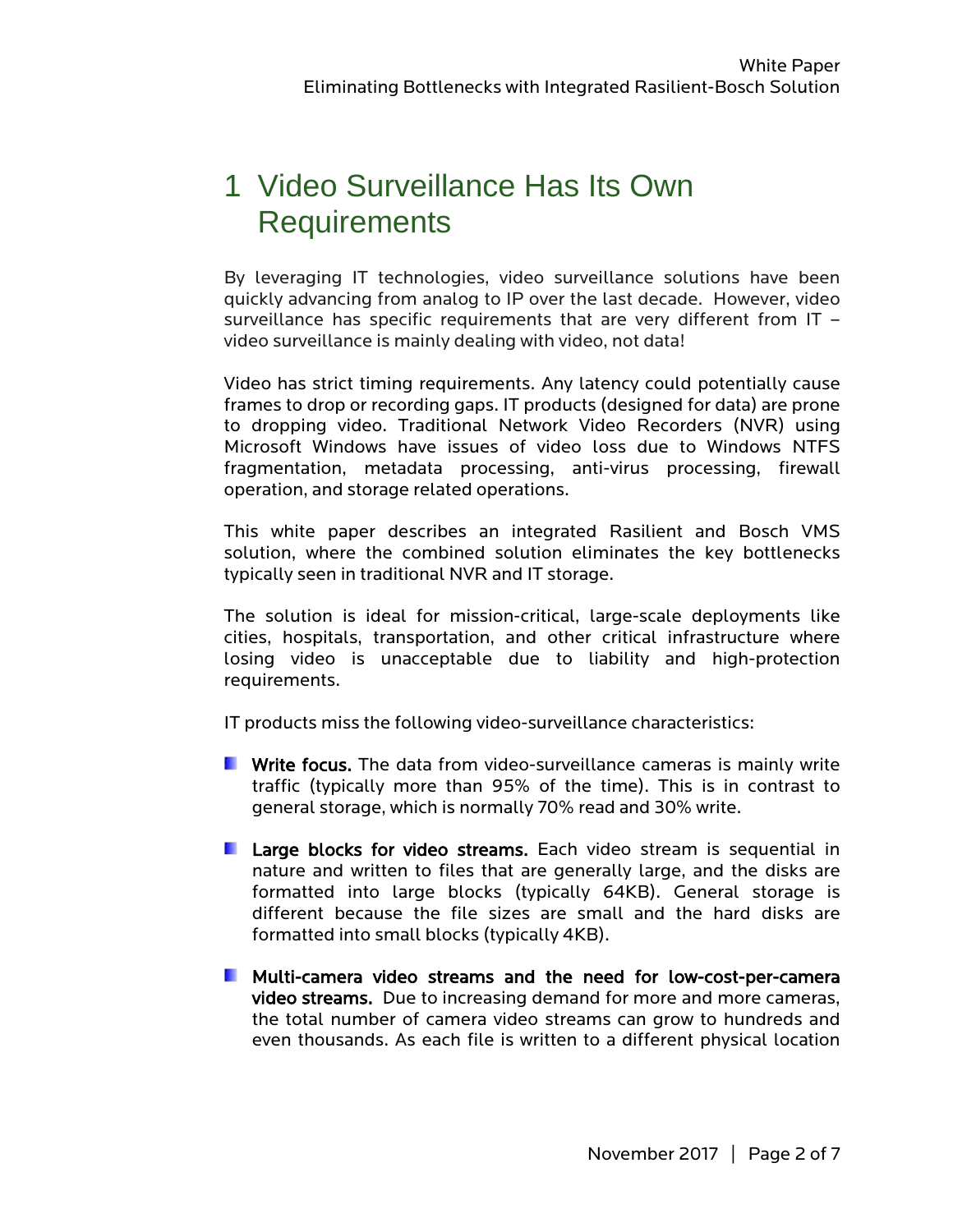on the disks, the disk heads jump around to write to all of the files concurrently. As a result, the combined pattern becomes random even though each camera's video stream is sequential in nature. The typical general-purpose storage system performs poorly in this environment. Because of this problem, general-purpose storage products become very difficult to scale with more cameras, higher-resolution cameras, and longer retention periods. This results in high-cost-per-camera video streams.

- **E.** Scale more in storage capacity than computing. The growth in surveillance data is caused by more cameras, higher resolutions, and longer retention times. The architecture needs to scale storage capacity efficiently to accommodate so-called North-South traffic. This is different from the data centers Hyper-Converged and Scale-Out Cluster architecture which scales more in computing. Each node requires powerful CPU and memory. The internode communication produces so-called East-West traffic which demands sophisticated network infrastructure like 10GE and/or Infiniband switches.
- **Dynamic camera traffic.** Several factors can change the camera traffic dramatically. One is the motion-activated traffic, and the other is the lighting condition. The motion impact is easily seen, and the installer normally pays attention. The lighting condition, however, can be overlooked. The fact is that the camera is very sensitive to light, especially under low light, where the noise level is high and the video compression is less effective. This impacts the recording bandwidth and can break the system provisioning.
- **E** Visibility for video loss and whether storage is the quilty party. For video traffic, the key question is whether the video frames are saved into the storage system. In an IT environment, if the storage system takes a long time to write something to a disk, the storage system can signal a "please wait" all the way back to the desktop computer that issued the write and the person simply waits a few seconds longer for the data to be written to the storage product. In a video-surveillance environment, data is written to the disk from a camera. The cameras will output video frames at up to 30 frames per second. If the storage cannot write the video to the disk fast enough, video frames will be dropped. Dropped video frames are common with general-purpose storage products.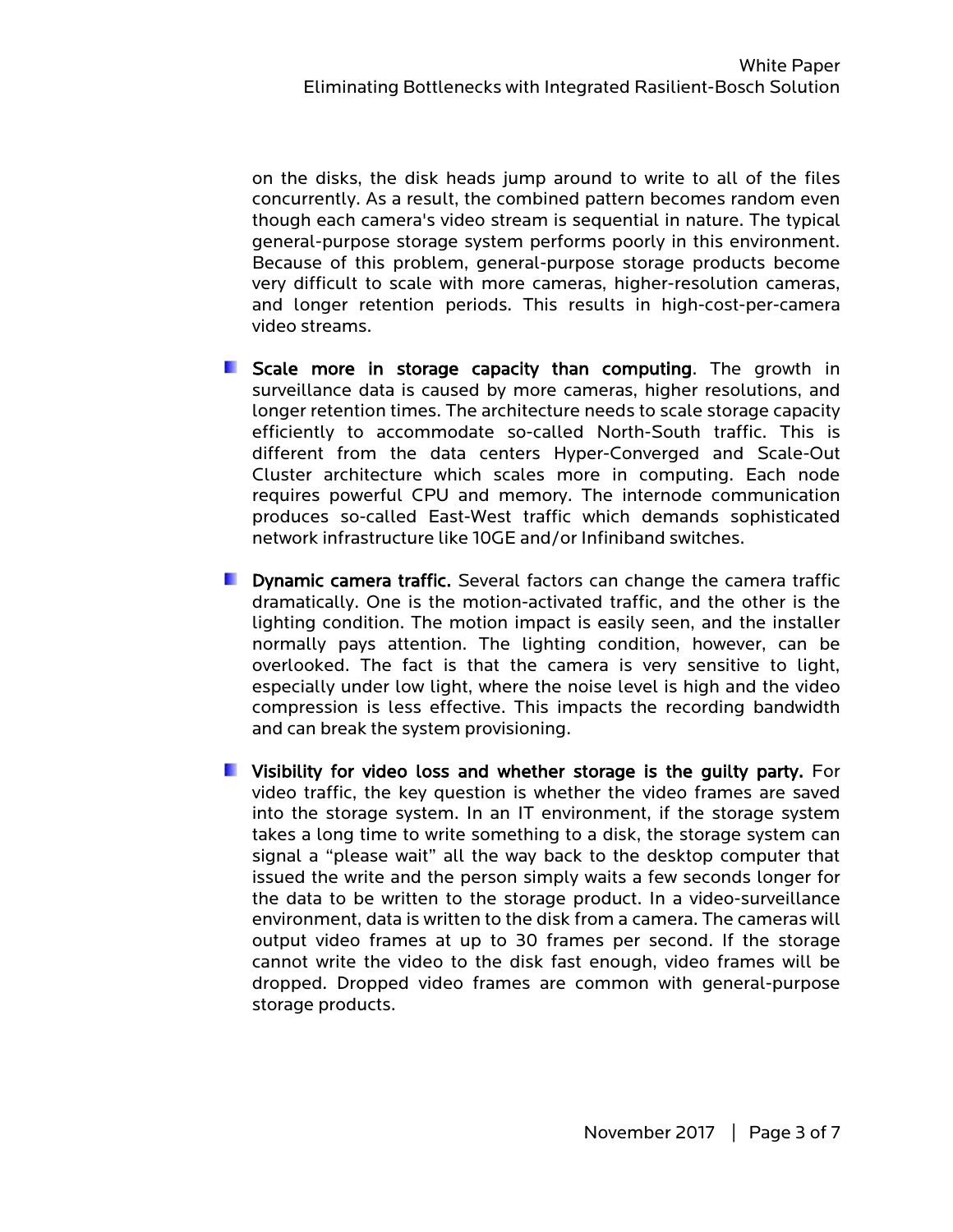# 2 Bosch VMS Direct Camera-to-Storage **Architecture**

The Bosch VMS Distributed Network Recording Solution is simple, reliable and scalable solution for network surveillance systems. Video recording is facilitated via iSCSI protocol straight from Bosch cameras to iSCSI storage. This unique combination offloads the video file-to-block conversion process, thereby offering an unmatched camera-per-server support ratio and performance as compared to traditional NVR architectures.

As the data-path goes straight from the cameras to the storage, it eliminates the biggest problem with the Windows-based NVR, where Windows' associated NTFS data fragmentation, metadata overhead, antivirus, firewall, new patches, and so on are all contributing to video loss.



Figure 1 Bosch VMS (BVMS) has direct-camera-to-storage architecture, which by-pass NVR, its OS, and file system

Bosch VMS further adds intelligence to this architecture by introducing the concept of "storage virtualization." Bosch VMS intelligently directs and balances video traffic across available iSCSI storage to ensure optimal performance. In addition, this intelligence is extended by redirecting video traffic in the event of storage device failures, ensuring continuous availability of recording.



Figure 2 Bosch VMS, running on server, allocates the storage for cameras periodically. The camera records directly to assigned space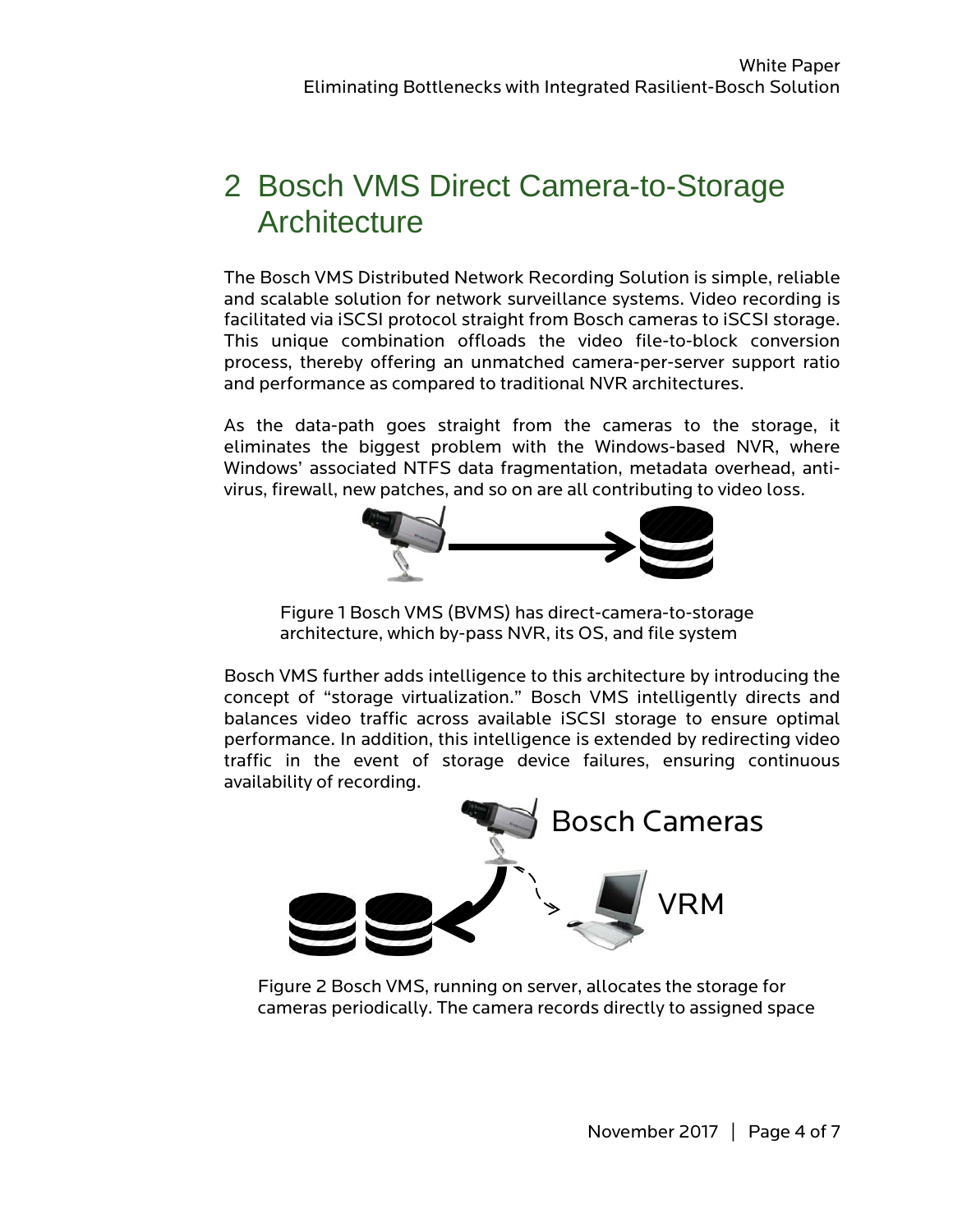## 3 Rasilient Surveillance-Defined **Architecture**

Rasilient's Surveillance-Defined Architecture is focused on the surveillance requirements, exemplified by Rasilient's NFD series of products. (See Figure 3)

The solution strives to record the highest number of video streams on the same hardware, reducing the cost per stream while ensuring no loss of video frames. Unlike NVR, Rasilient's NFD has the architecture that scales computing and storage independently to reduce the cost. This matches well with "out-of-band" Bosch VMS that requires much less computing resources.

Combined with Bosch VMS direct camera-to-storage architecture, Rasilient's exceptional surveillance performance is exhibited in the tests and certification.



Figure 3 Surveillance-Defined Architecture with Independent Computing and Storage Scaling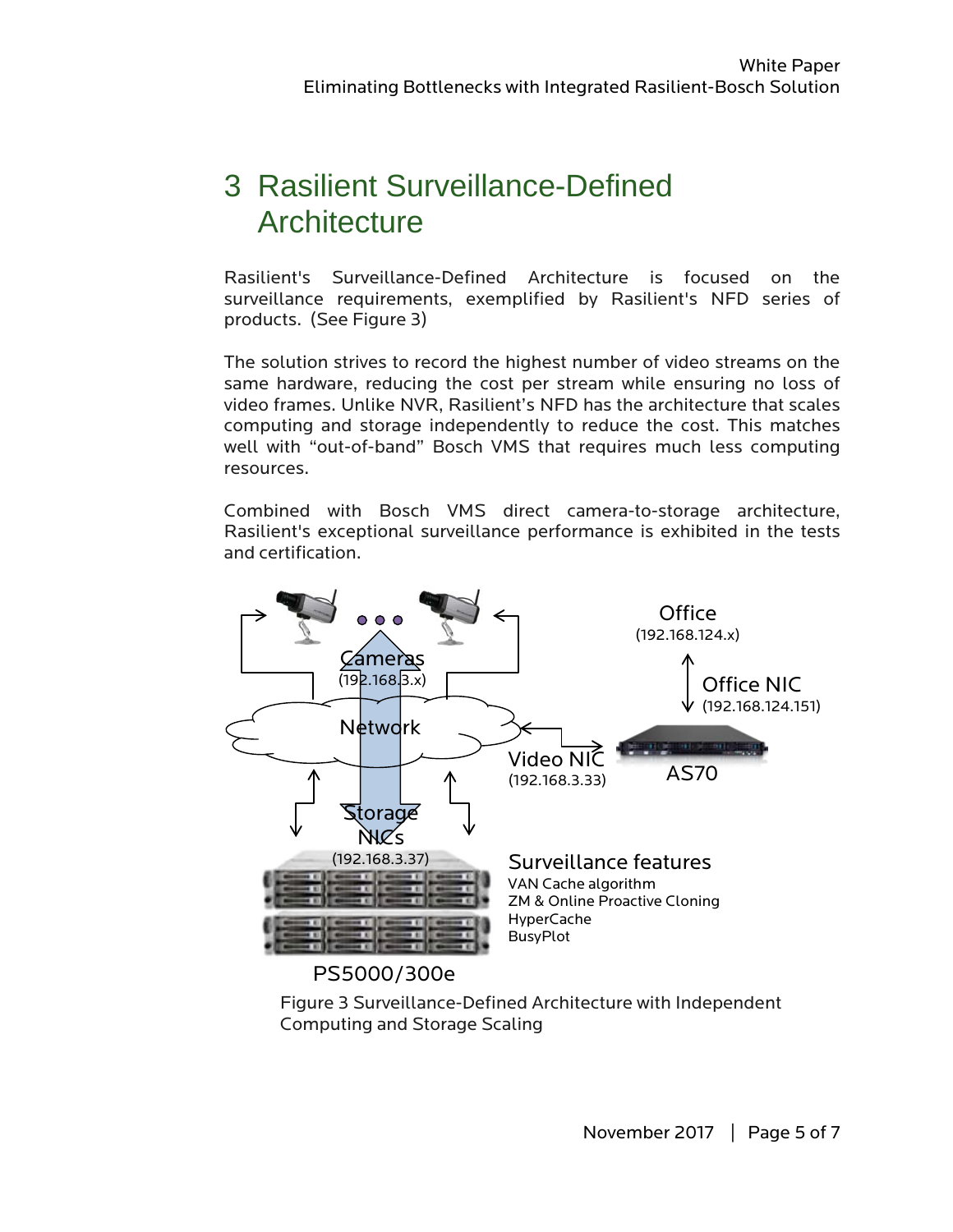The PixelStor 5000 is an IPSAN storage array. Its storage controller is optimized only for surveillance traffic. The patented VAN cache algorithm and HyperCache technologies are camera-aware and designed for surveillance. The operation is extremely efficient and capable of recording thousands of video streams with a single Intel processor.

The PixelStor 5000 scales up to petabyte storage capacity by daisychaining expansion chassis for the so-called North-South traffic. Each node is fully redundant. The daisy-chain SAS expansion is fast, simple, reliable, and low-cost. Rasilient's high-density (5U and 92 drives) PS392e expansion provides further efficiency.

Rasilient's ZM technologies take into account the surveillance operation model where the service staff is off-site and reactive drive replacement is a hassle with the risk of losing data. The ZM technologies feature the advanced drive online cloning, a proactive way to replace a drive before it would have been declared faulty. This eliminates the long RAID rebuild window, which is especially important for large-capacity drives.

For surveillance visibility, Rasilient's patented BusyPlot (from the Rasilient PixelStor) provides information as to whether the storage is "busy" to ensure that the system is installed properly and any changes to the system in the future will not compromise the operation.

The visibility is not only for real-time, but also long-term (24 hours), where the performance visibility is recorded and the moment of change can be captured. This is especially effective for dynamic camera traffic with varying lighting conditions.

Depending on the scale, the deployment can either use a single server for BVMS or consolidate BVMS, analytics, and redundancy into the ApplianceStor 80/85, which is a four-node blade server in 2U form factor. The AS80/85 scales out computing by adding more blades.

### 4 Benefits

For surveillance, the bottom line is that all video needs to be captured and protected throughout the lifetime of the system. By taking the recording